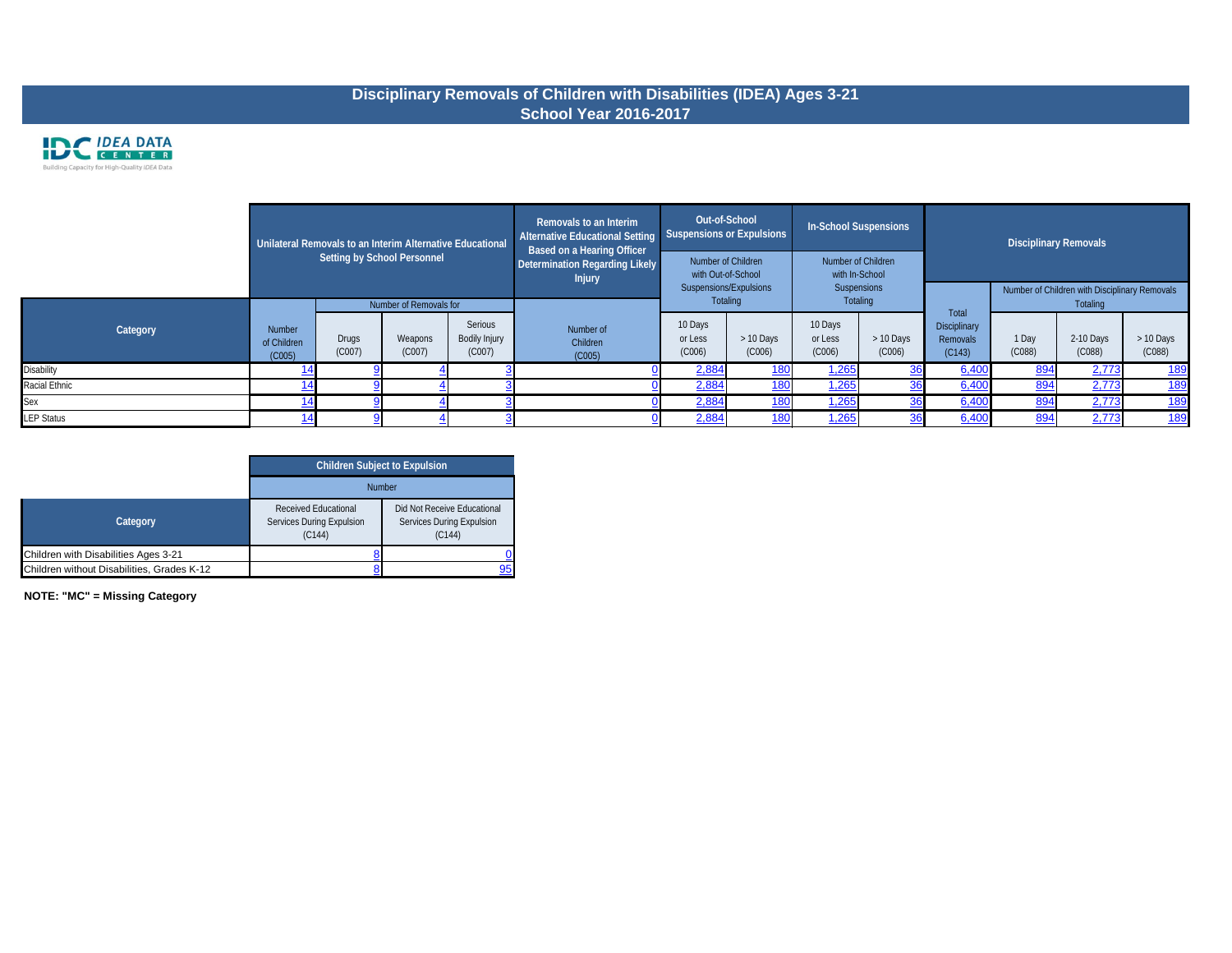|                                  | Unilateral Removals to an Interim Alternative Educational |                                    |                        |                                           | Removals to an Interim<br><b>Alternative Educational Setting</b><br>Based on a Hearing Officer | Out-of-School                            | <b>Suspensions or Expulsions</b> |                                      | <b>In-School Suspensions</b> |                                                 | <b>Disciplinary Removals</b> |                                                           |                                     |
|----------------------------------|-----------------------------------------------------------|------------------------------------|------------------------|-------------------------------------------|------------------------------------------------------------------------------------------------|------------------------------------------|----------------------------------|--------------------------------------|------------------------------|-------------------------------------------------|------------------------------|-----------------------------------------------------------|-------------------------------------|
|                                  |                                                           | <b>Setting by School Personnel</b> |                        |                                           | <b>Determination Regarding Likely</b><br><b>Injury</b>                                         | Number of Children<br>with Out-of-School |                                  | Number of Children<br>with In-School |                              |                                                 |                              |                                                           |                                     |
|                                  |                                                           |                                    | Number of Removals for |                                           |                                                                                                | Suspensions/Expulsions<br>Totaling       |                                  | Suspensions                          | Totaling                     |                                                 |                              | Number of Children with Disciplinary Removals<br>Totaling |                                     |
| Category                         | <b>Number</b><br>of Children<br>(C005)                    | <b>Drugs</b><br>(C007)             | Weapons<br>(C007)      | Serious<br><b>Bodily Injury</b><br>(C007) | Number of<br>Children<br>(C005)                                                                | 10 Days<br>or Less<br>(C006)             | > 10 Days<br>(C006)              | 10 Days<br>or Less<br>(C006)         | > 10 Days<br>(C006)          | <b>Total Disciplinary</b><br>Removals<br>(C143) | 1 Day<br>(C088)              | 2-10 Days<br>(C088)                                       | > 10 Days<br>(C088)                 |
| Intellectual Disability          |                                                           |                                    |                        |                                           |                                                                                                | <u>103</u>                               |                                  | 55                                   |                              | 271                                             | 32                           | 103                                                       |                                     |
| Hearing Impairments              |                                                           |                                    |                        |                                           |                                                                                                | <u>19</u>                                |                                  |                                      |                              | 39                                              |                              | <u>19</u>                                                 |                                     |
| Speech or Language Impairments   |                                                           |                                    |                        |                                           |                                                                                                | 102                                      |                                  | 44                                   |                              | <u>195</u>                                      | 51                           | 82                                                        | 5                                   |
| Visual Impairments               |                                                           |                                    |                        |                                           |                                                                                                |                                          |                                  |                                      |                              |                                                 |                              |                                                           | $\overline{2}$                      |
| Emotional Disturbance            |                                                           |                                    |                        |                                           |                                                                                                | 428                                      | 36                               | <u>164</u>                           |                              | 1,136                                           | 10 <sub>C</sub>              | 396                                                       | $\frac{37}{2}$                      |
| Orthopedic Impairments           |                                                           |                                    |                        |                                           |                                                                                                |                                          |                                  |                                      |                              |                                                 |                              |                                                           | $\overline{\mathsf{C}}$             |
| Other Health Impairments         |                                                           |                                    |                        |                                           |                                                                                                | <u>464</u>                               | 29                               | 227                                  |                              | 1,064                                           | <u>160</u>                   | 444                                                       | $rac{2c}{2c}$                       |
| Specific Learning Disabilities   |                                                           |                                    |                        |                                           |                                                                                                | 1,594                                    | 94                               | 707                                  | 19                           | 3,323                                           | 477                          | 1,587                                                     | $\overline{96}$                     |
| Deaf-Blindness                   |                                                           |                                    |                        |                                           |                                                                                                |                                          |                                  |                                      |                              |                                                 |                              |                                                           | $\overline{\underline{\mathsf{C}}}$ |
| Multiple Disabilities            |                                                           |                                    |                        |                                           |                                                                                                | 11                                       |                                  |                                      |                              | 27                                              |                              | 10                                                        | $\overline{2}$                      |
| Autism                           |                                                           |                                    |                        |                                           |                                                                                                | 84                                       |                                  | 31                                   |                              | <u>170</u>                                      | 28                           | $\frac{74}{1}$                                            |                                     |
| Traumatic Brain Injury           |                                                           |                                    |                        |                                           |                                                                                                | 17                                       |                                  |                                      |                              | 34                                              |                              | 15                                                        |                                     |
| Developmental Delay <sup>1</sup> |                                                           |                                    |                        |                                           |                                                                                                | 58                                       |                                  | -17                                  |                              | 120                                             | 33                           | 40                                                        |                                     |
| Total                            |                                                           |                                    |                        |                                           |                                                                                                | 2,884                                    | 180                              | 1,265                                | 36                           | 6,400                                           | 894                          | 2,773                                                     | <u>189</u>                          |

<sup>1</sup> The definition of developmental delay is state-determined and applies to Children with Disabilities (IDEA) aged three through nine, or a subset of that age range. See 34C.F.R. Part 300.111(b)

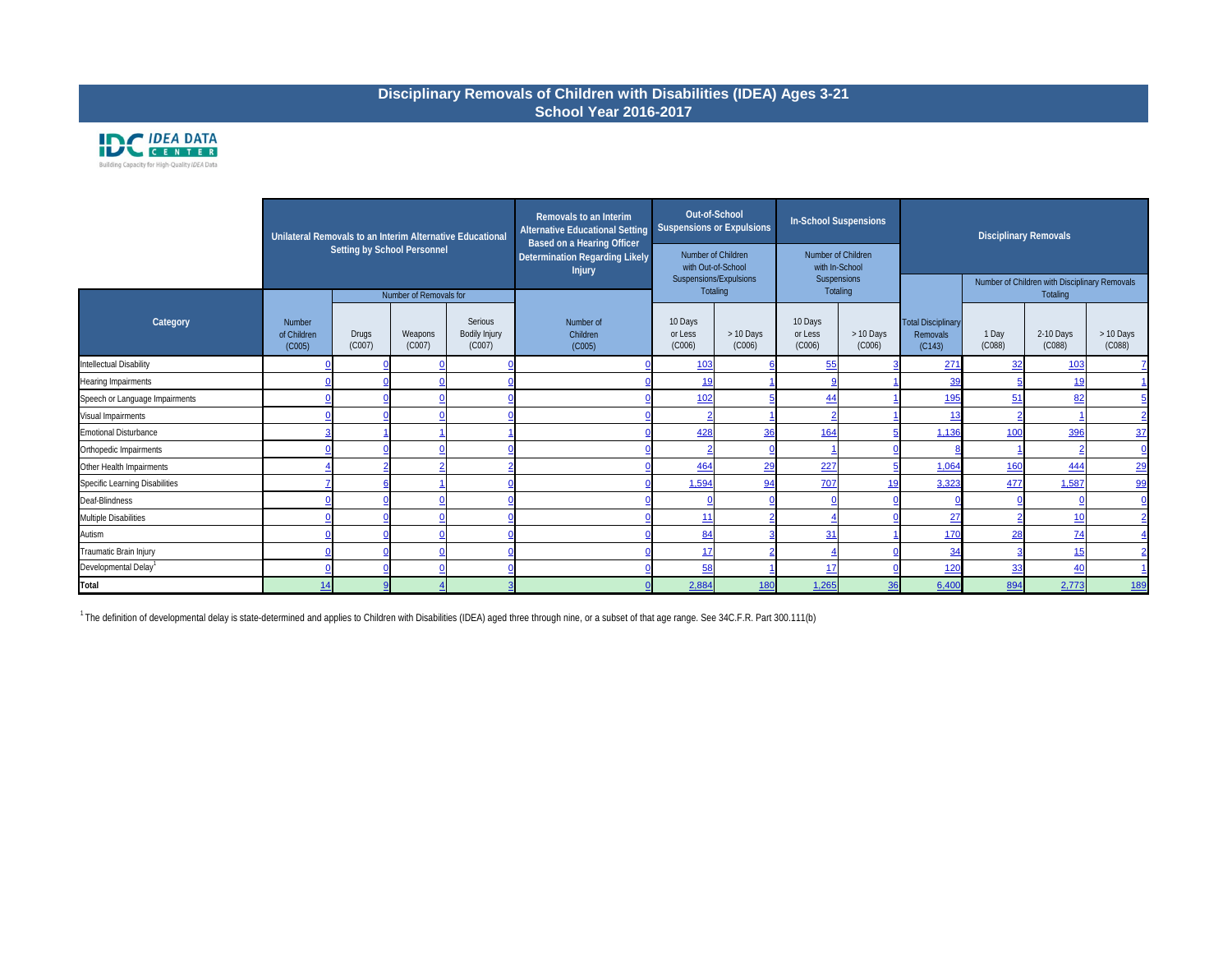|                                  | Unilateral Removals to an Interim Alternative Educational |                                    |                        |                                           | Removals to an Interim<br><b>Alternative Educational Setting</b><br>Based on a Hearing Officer |                                                                    | Out-of-School<br><b>Suspensions or Expulsions</b> | <b>In-School Suspensions</b>                        |                     |                                                 | <b>Disciplinary Removals</b> |                                                           |                     |
|----------------------------------|-----------------------------------------------------------|------------------------------------|------------------------|-------------------------------------------|------------------------------------------------------------------------------------------------|--------------------------------------------------------------------|---------------------------------------------------|-----------------------------------------------------|---------------------|-------------------------------------------------|------------------------------|-----------------------------------------------------------|---------------------|
|                                  |                                                           | <b>Setting by School Personnel</b> |                        |                                           | <b>Determination Regarding Likely</b><br><b>Injury</b>                                         | Number of Children<br>with Out-of-School<br>Suspensions/Expulsions |                                                   | Number of Children<br>with In-School<br>Suspensions |                     |                                                 |                              |                                                           |                     |
|                                  |                                                           |                                    | Number of Removals for |                                           |                                                                                                |                                                                    | Totaling                                          | Totaling                                            |                     |                                                 |                              | Number of Children with Disciplinary Removals<br>Totaling |                     |
| Category                         | Number<br>of Children<br>(C005)                           | <b>Drugs</b><br>(C007)             | Weapons<br>(C007)      | Serious<br><b>Bodily Injury</b><br>(C007) | Number of<br>Children<br>(C005)                                                                | 10 Days<br>or Less<br>(C006)                                       | > 10 Days<br>(C006)                               | 10 Days<br>or Less<br>(C006)                        | > 10 Days<br>(C006) | <b>Total Disciplinary</b><br>Removals<br>(C143) | 1 Day<br>(C088)              | 2-10 Days<br>(C088)                                       | > 10 Days<br>(C088) |
| Intellectual Disability          | 0%                                                        | 0%                                 | 0%                     | 0%                                        | 0%                                                                                             | 4%                                                                 | 3%                                                | 4%                                                  | 8%                  | 4%                                              | 4%                           | 4%                                                        | 4%                  |
| <b>Hearing Impairments</b>       | 0%                                                        | 0%                                 | 0%                     | 0%                                        | 0%                                                                                             | 1%                                                                 | 1%                                                | 1%                                                  | 3%                  | 1%                                              | 1%                           | 1%                                                        | 1%                  |
| Speech or Language Impairments   | 0%                                                        | 0%                                 | 0%                     | 0%                                        | 0%                                                                                             | 4%                                                                 | 3%                                                | 3%                                                  | 3%                  | 3%                                              | 6%                           | 3%                                                        | 3%                  |
| Visual Impairments               | 0%                                                        | 0%                                 | 0%                     | 0%                                        | 0%                                                                                             | 0%                                                                 | 1%                                                | 0%                                                  | 3%                  | 0%                                              | 0%                           | 0%                                                        | 1%                  |
| <b>Emotional Disturbance</b>     | 21%                                                       | 11%                                | 25%                    | 33%                                       | 0%                                                                                             | 15%                                                                | 20%                                               | 13%                                                 | 14%                 | 18%                                             | 11%                          | 14%                                                       | 20%                 |
| Orthopedic Impairments           | 0%                                                        | 0%                                 | 0%                     | 0%                                        | 0%                                                                                             | 0%                                                                 | 0%                                                | 0%                                                  | 0%                  | 0%                                              | 0%                           | 0%                                                        | 0%                  |
| Other Health Impairments         | 29%                                                       | 22%                                | 50%                    | 67%                                       | 0%                                                                                             | 16%                                                                | 16%                                               | 18%                                                 | 14%                 | 17%                                             | 18%                          | 16%                                                       | 15%                 |
| Specific Learning Disabilities   | 50%                                                       | 67%                                | 25%                    | 0%                                        | 0%                                                                                             | 55%                                                                | 52%                                               | 56%                                                 | 53%                 | 52%                                             | 53%                          | 57%                                                       | 52%                 |
| Deaf-Blindness                   | 0%                                                        | 0%                                 | 0%                     | 0%                                        | 0%                                                                                             | 0%                                                                 | 0%                                                | 0%                                                  | 0%                  | 0%                                              | 0%                           | 0%                                                        | 0%                  |
| Multiple Disabilities            | 0%                                                        | 0%                                 | 0%                     | 0%                                        | 0%                                                                                             | 0%                                                                 | 1%                                                | 0%                                                  | 0%                  | 0%                                              | 0%                           | 0%                                                        | 1%                  |
| Autism                           | 0%                                                        | 0%                                 | 0%                     | 0%                                        | 0%                                                                                             | 3%                                                                 | 2%                                                | 2%                                                  | 3%                  | 3%                                              | 3%                           | 3%                                                        | 2%                  |
| Traumatic Brain Injury           | 0%                                                        | 0%                                 | 0%                     | 0%                                        | 0%                                                                                             | 1%                                                                 | 1%                                                | 0%                                                  | 0%                  | 1%                                              | 0%                           | 1%                                                        | 1%                  |
| Developmental Delay <sup>1</sup> | 0%                                                        | 0%                                 | 0%                     | 0%                                        | 0%                                                                                             | 2%                                                                 | 1%                                                | 1%                                                  | 0%                  | 2%                                              | 4%                           | 1%                                                        | 1%                  |
| <b>Total</b>                     | 100%                                                      | 100%                               | 100%                   | 100%                                      | 0%                                                                                             | 100%                                                               | 100%                                              | 100%                                                | 100%                | 100%                                            | 100%                         | 100%                                                      | 100%                |

 $^{-1}$  The definition of developmental delay is state-determined and applies to Children with Disabilities (IDEA) aged three through nine, or a subset of that age range. See 34C.F.R. Part 300.111(b)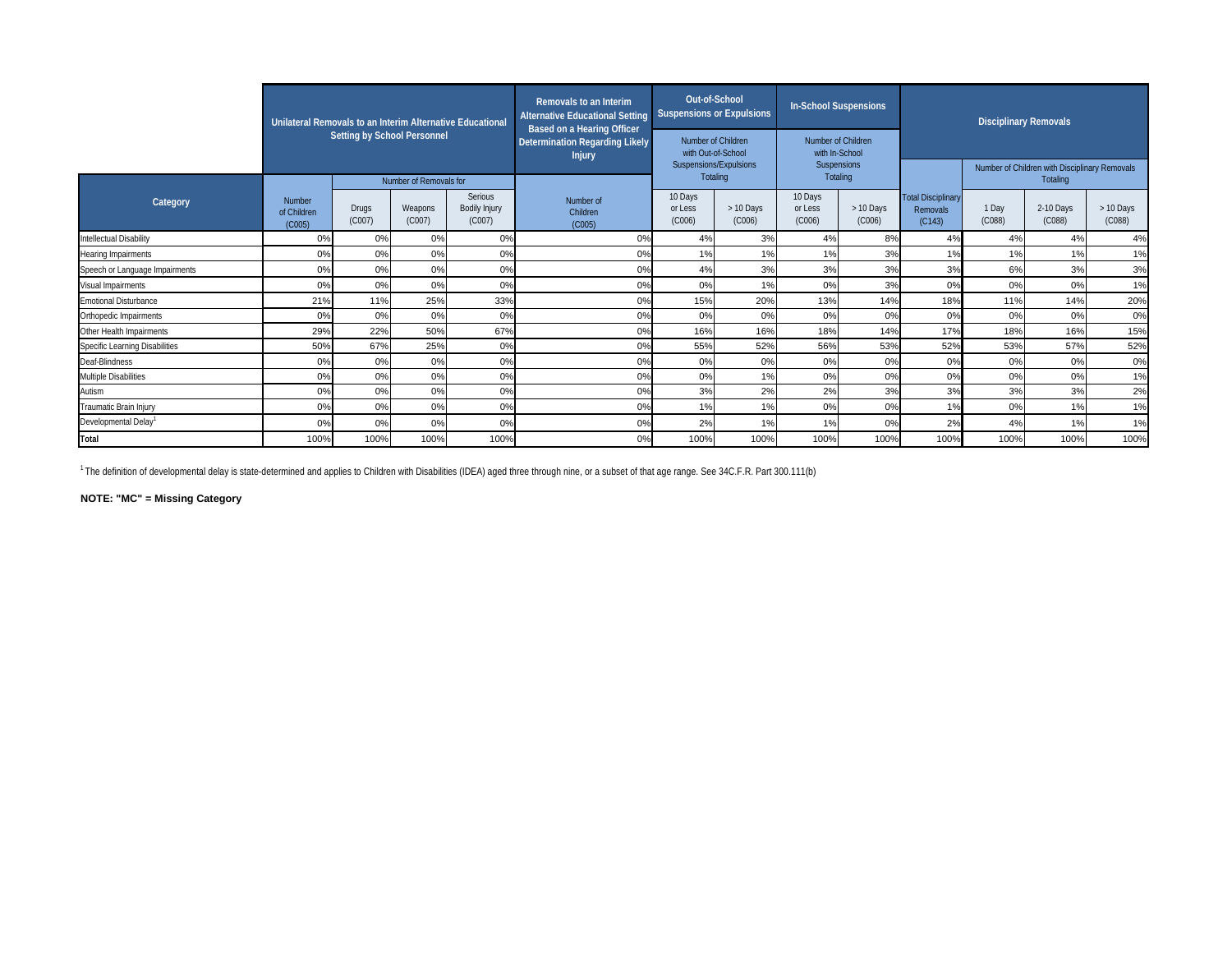**NOTE: "MC" = Missing Category**

| <b>Disciplinary Removals</b> |  |
|------------------------------|--|

## **Disciplinary Removals of Children with Disabilities (IDEA) Ages 3-21 School Year 2016-2017**



|                                           |                                 | Unilateral Removals to an Interim Alternative Educational<br>Setting by School Personnel |                        |                                    | Removals to an Interim<br><b>Alternative Educational Setting</b><br><b>Based on a Hearing Officer</b><br>Determination Regarding Likely<br><b>Injury</b> |                              | Out-of-School<br><b>Suspensions or Expulsions</b><br>Number of Children<br>with Out-of-School | In-School Suspensions<br>Number of Children<br>with In-School |                     |                                                 | <b>Disciplinary Removals</b> |                                                           |                     |
|-------------------------------------------|---------------------------------|------------------------------------------------------------------------------------------|------------------------|------------------------------------|----------------------------------------------------------------------------------------------------------------------------------------------------------|------------------------------|-----------------------------------------------------------------------------------------------|---------------------------------------------------------------|---------------------|-------------------------------------------------|------------------------------|-----------------------------------------------------------|---------------------|
|                                           |                                 |                                                                                          | Number of Removals for |                                    |                                                                                                                                                          |                              | Suspensions/Expulsions<br>Totaling                                                            | Suspensions<br>Totaling                                       |                     |                                                 |                              | Number of Children with disciplinary removals<br>Totaling |                     |
| Category                                  | Number<br>of Children<br>(C005) | <b>Drugs</b><br>(C007)                                                                   | Weapons<br>(C007)      | Serious<br>Bodily Injury<br>(C007) | Number of<br>Children<br>(C005)                                                                                                                          | 10 Days<br>or Less<br>(C006) | > 10 Days<br>(C006)                                                                           | 10 Days<br>or Less<br>(C006)                                  | > 10 Days<br>(C006) | <b>Total Disciplinary</b><br>Removals<br>(C143) | 1 Day<br>(C088)              | 2-10 Days<br>(C088)                                       | > 10 Days<br>(C088) |
| Hispanic/Latino                           |                                 |                                                                                          |                        |                                    |                                                                                                                                                          | 1,880                        | <u>123</u>                                                                                    | 849                                                           |                     | 4,214                                           | 567                          | 1,823                                                     | <u>127</u>          |
| American Indian or Alaska Native          |                                 |                                                                                          |                        |                                    |                                                                                                                                                          | 296                          | 10                                                                                            | 125                                                           |                     | 603                                             | 96                           | 288                                                       |                     |
| Asian                                     |                                 |                                                                                          |                        |                                    |                                                                                                                                                          |                              |                                                                                               |                                                               |                     |                                                 |                              |                                                           |                     |
| <b>Black or African American</b>          |                                 |                                                                                          |                        |                                    |                                                                                                                                                          | 121                          |                                                                                               | 50                                                            |                     | 262                                             | 30                           | 120                                                       |                     |
| Native Hawaiian or Other Pacific Islander |                                 |                                                                                          |                        |                                    |                                                                                                                                                          |                              |                                                                                               |                                                               |                     |                                                 |                              |                                                           |                     |
| White                                     |                                 |                                                                                          |                        |                                    |                                                                                                                                                          | 523                          | 36                                                                                            | 216                                                           |                     | 1,167                                           | 177                          | 482                                                       | 40                  |
| Two or more races                         |                                 |                                                                                          |                        |                                    |                                                                                                                                                          | 58                           |                                                                                               |                                                               |                     | <u>143</u>                                      | 2 <sup>1</sup>               | 55                                                        |                     |
| Total                                     |                                 |                                                                                          |                        |                                    |                                                                                                                                                          | 2,884                        | <b>180</b>                                                                                    | 1,265                                                         |                     | 6,400                                           | 894                          | 2,773                                                     | <u>189</u>          |

|                                           |                                        | Unilateral Removals to an Interim Alternative Educational | Setting by School Personnel |                                    | Removals to an Interim<br><b>Alternative Educational Setting</b><br><b>Based on a Hearing Officer</b><br>Determination Regarding Likely | Suspensions or Expulsions    | Out-of-School<br>Number of Children                             | <b>In-School Suspensions</b><br>Number of Children |                     |                                                 | <b>Disciplinary Removals</b> |                                                                  |                     |
|-------------------------------------------|----------------------------------------|-----------------------------------------------------------|-----------------------------|------------------------------------|-----------------------------------------------------------------------------------------------------------------------------------------|------------------------------|-----------------------------------------------------------------|----------------------------------------------------|---------------------|-------------------------------------------------|------------------------------|------------------------------------------------------------------|---------------------|
|                                           |                                        |                                                           | Number of Removals for      |                                    | <b>Injury</b>                                                                                                                           |                              | with Out-of-School<br>Suspensions/Expulsions<br><b>Totaling</b> | with In-School<br><b>Suspensions</b>               | Totaling            |                                                 |                              | Number of Children with disciplinary removals<br><b>Totaling</b> |                     |
| Category                                  | <b>Number</b><br>of Children<br>(C005) | Drugs<br>(C007)                                           | Weapons<br>(C007)           | Serious<br>Bodily Injury<br>(C007) | Number of<br>Children<br>(C005)                                                                                                         | 10 Days<br>or Less<br>(C006) | > 10 Days<br>(C006)                                             | 10 Days<br>or Less<br>(C006)                       | > 10 Days<br>(C006) | <b>Total Disciplinary</b><br>Removals<br>(C143) | 1 Day<br>(C088)              | 2-10 Days<br>(C088)                                              | > 10 Days<br>(C088) |
| Hispanic/Latino                           | 64%                                    | 56%                                                       | 100%                        | 67%                                | 0%                                                                                                                                      | 65%                          | 68%                                                             | 67%                                                | 69%                 | 66%                                             | 63%                          | 66%                                                              | 67%                 |
| American Indian or Alaska Native          | 21%                                    | 22%                                                       | 0%                          | 33%                                | 0%                                                                                                                                      | 10%                          | 6%                                                              | 10%                                                | 3%                  | 9%                                              | 11%                          | 10%                                                              | 6%                  |
| Asian                                     | 0%                                     | 0%                                                        | 0%                          | 0%                                 | 0%                                                                                                                                      | 0%                           | 0%                                                              | 0%                                                 | 0%                  | 0%                                              | 0%                           | $0\%$                                                            | 0%                  |
| <b>Black or African American</b>          | 7%                                     | 11%                                                       | 0%                          | 0%                                 | 0%                                                                                                                                      | 4%                           | 4%                                                              | 4%                                                 | 0%                  | 4%                                              | 3%                           | 4%                                                               | 4%                  |
| Native Hawaiian or Other Pacific Islander | 0%                                     | 0%                                                        | 0%                          | 0%                                 | 0%                                                                                                                                      | 0%                           | 0%                                                              | 0%                                                 | 0%                  | 0%                                              | 0%                           | 0%                                                               | 0%                  |
| White                                     | 0%                                     | 0%                                                        | 0%                          | 0%                                 | 0%                                                                                                                                      | 18%                          | 20%                                                             | 17%                                                | 22%                 | 18%                                             | 20%                          | 17%                                                              | 21%                 |
| Two or more races                         | 7%                                     | 11%                                                       | 0%                          | 0%                                 | 0%                                                                                                                                      | 2%                           | 2%                                                              | 2%                                                 | 6%                  | 2%                                              | 2%                           | 2%                                                               | 2%                  |
| Total                                     | 100%                                   | 100%                                                      | 100%                        | 100%                               | 0%                                                                                                                                      | 100%                         | 100%                                                            | 100%                                               | 100%                | 100%                                            | 100%                         | 100%                                                             | 100%                |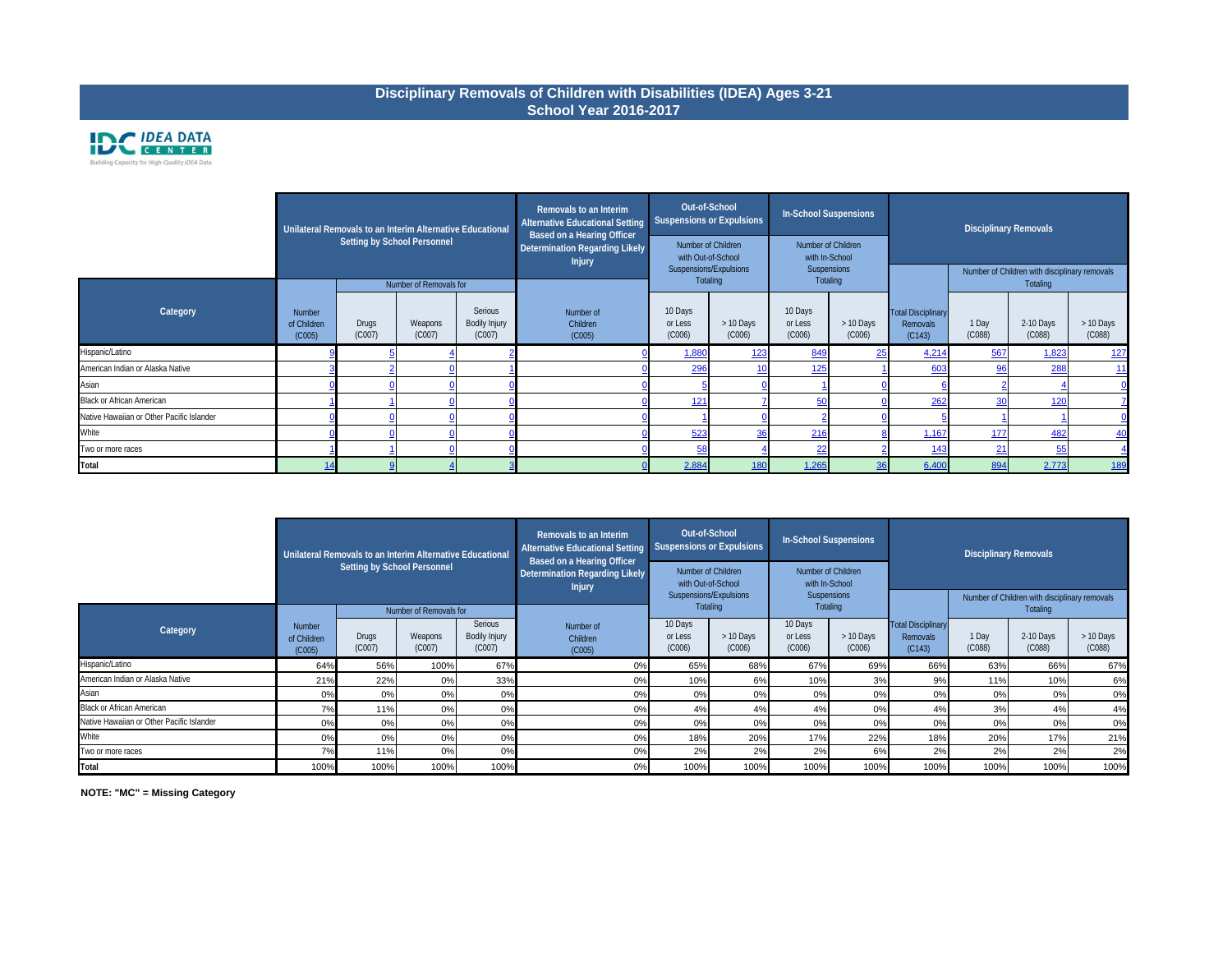**NOTE: "MC" = Missing Category**

|          |                                        |                 | Unilateral Removals to an Interim Alternative Educational<br>Setting by School Personnel |                                           | Removals to an Interim<br><b>Alternative Educational Setting</b><br><b>Based on a Hearing Officer</b><br>Determination Regarding Likely | Out-of-School<br><b>Suspensions or Expulsions</b><br>Number of children |                     | In-School Suspensions<br>Number of children |                       |                                                 | Disciplinary removals |                                                           |                     |  |
|----------|----------------------------------------|-----------------|------------------------------------------------------------------------------------------|-------------------------------------------|-----------------------------------------------------------------------------------------------------------------------------------------|-------------------------------------------------------------------------|---------------------|---------------------------------------------|-----------------------|-------------------------------------------------|-----------------------|-----------------------------------------------------------|---------------------|--|
|          |                                        |                 | Number of Removals for                                                                   |                                           | with Out-of-School<br>with In-School<br><b>Injury</b><br>Suspensions/Expulsions<br>Suspensions<br>Totaling<br>Totaling                  |                                                                         |                     |                                             |                       |                                                 |                       | Number of children with disciplinary removals<br>Totaling |                     |  |
| Category | <b>Number</b><br>of Children<br>(C005) | Drugs<br>(C007) | Weapons<br>(C007)                                                                        | Serious<br><b>Bodily Injury</b><br>(C007) | Number of<br>Children<br>(C005)                                                                                                         | 10 Days<br>or Less<br>(C006)                                            | > 10 Days<br>(C006) | 10 Days<br>or Less<br>(C006)                | $> 10$ Days<br>(C006) | <b>Total Disciplinary</b><br>Removals<br>(C143) | 1 Day<br>(C088)       | 2-10 Days<br>(C088)                                       | > 10 Days<br>(C088) |  |
| Male     |                                        |                 |                                                                                          |                                           |                                                                                                                                         | 2,263                                                                   | <u>155</u>          | 1,024                                       |                       | 5,271                                           | 722                   | 2,158                                                     | <u>162</u>          |  |
| Female   |                                        |                 |                                                                                          |                                           |                                                                                                                                         | 621                                                                     | 25                  | 241                                         |                       | 1,129                                           | 172                   | 615                                                       | 27                  |  |
| Total    |                                        |                 |                                                                                          |                                           |                                                                                                                                         | 2,884                                                                   | <u>180</u>          | 1,265                                       |                       | 6,400                                           | 894                   | 2,773                                                     | <u>189</u>          |  |

# **Disciplinary removals of Children with Disabilities (IDEA) Ages 3-21 School Year 2016-2017**



|          |                                        | Unilateral Removals to an Interim Alternative Educational<br>Setting by School Personnel |                        |                                    | Removals to an Interim<br>Alternative Educational Setting<br><b>Based on a Hearing Officer</b><br>Determination Regarding Likely<br><b>Injury</b> | Out-of-School<br>Suspensions or Expulsions<br>Number of children<br>with Out-of-School |                                                               | In-School Suspensions<br>Number of children<br>with In-School |                                                           |                                                 | Disciplinary removals |                     |                     |
|----------|----------------------------------------|------------------------------------------------------------------------------------------|------------------------|------------------------------------|---------------------------------------------------------------------------------------------------------------------------------------------------|----------------------------------------------------------------------------------------|---------------------------------------------------------------|---------------------------------------------------------------|-----------------------------------------------------------|-------------------------------------------------|-----------------------|---------------------|---------------------|
|          |                                        |                                                                                          | Number of Removals for |                                    |                                                                                                                                                   |                                                                                        | Suspensions/Expulsions<br>Suspensions<br>Totaling<br>Totaling |                                                               | Number of children with disciplinary removals<br>Totaling |                                                 |                       |                     |                     |
| Category | <b>Number</b><br>of Children<br>(C005) | Drugs<br>(C007)                                                                          | Weapons<br>(C007)      | Serious<br>Bodily Injury<br>(C007) | Number of<br>Children<br>(C005)                                                                                                                   | 10 Days<br>or Less<br>(C006)                                                           | > 10 Days<br>(C006)                                           | 10 Days<br>or Less<br>(C006)                                  | > 10 Days<br>(C006)                                       | <b>Total Disciplinary</b><br>Removals<br>(C143) | 1 Day<br>(C088)       | 2-10 Days<br>(C088) | > 10 Days<br>(C088) |
| Male     | 86%                                    | 89%                                                                                      | 75%                    | 100%                               | 0%                                                                                                                                                | 78%                                                                                    | 86%                                                           | 81%                                                           | 89%                                                       | 82%                                             | 81%                   | 78%                 | 86%                 |
| Female   | 14%                                    | 11%                                                                                      | 25%                    | 0%                                 | 0%l                                                                                                                                               | 22%                                                                                    | 14%                                                           | 19%                                                           | 11%                                                       | 18%                                             | 19%                   | 22%                 | 14%                 |
| Total    | 100%                                   | 100%                                                                                     | 100%                   | 100%                               | 0%                                                                                                                                                | 100%                                                                                   | 100%                                                          | 100%                                                          | 100%                                                      | 100%                                            | 100%                  | 100%                | 100%                |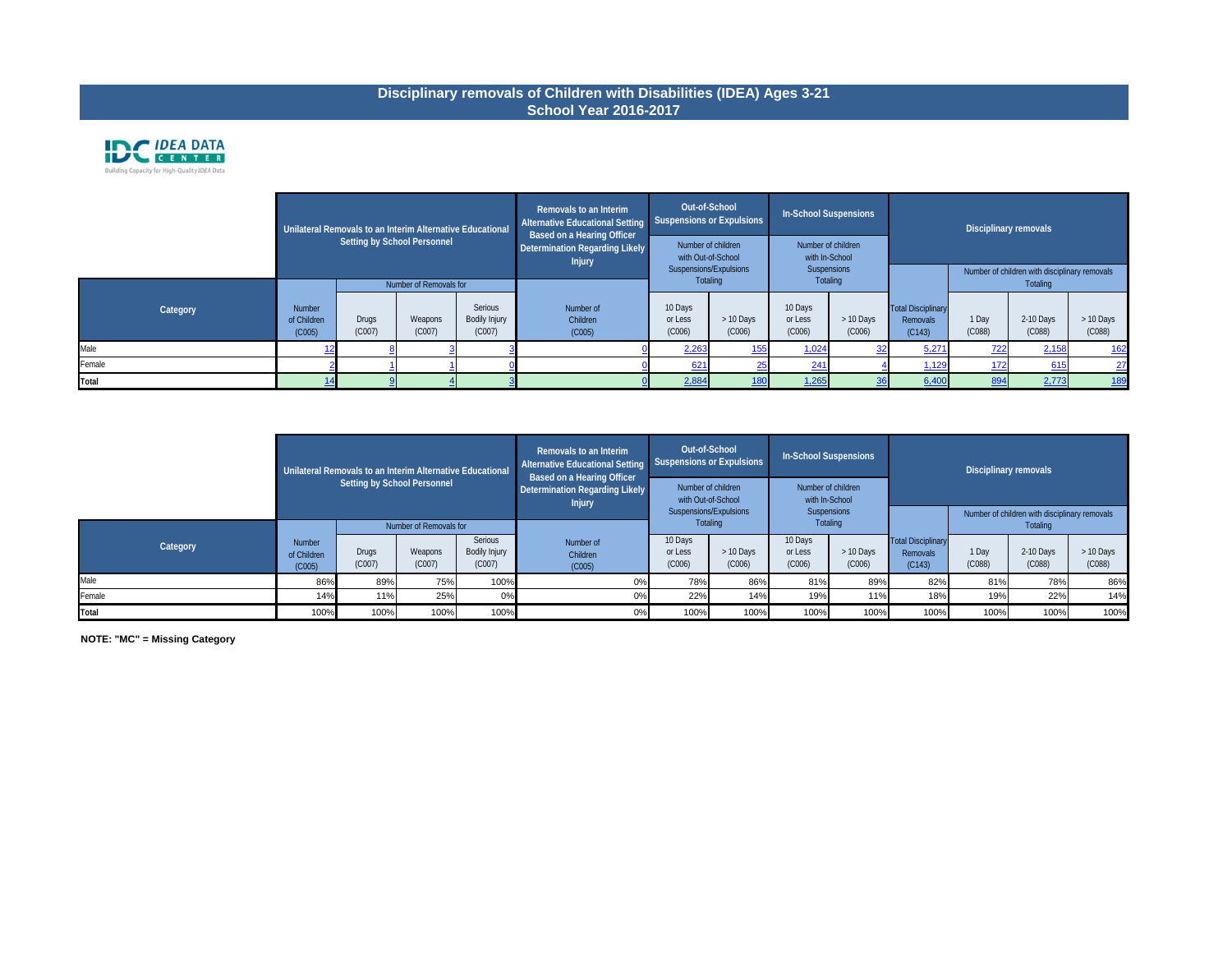# **Disciplinary removals of Children with Disabilities (IDEA) Ages 3-21 School Year 2016-2017**



|           | Unilateral Removals to an Interim Alternative Educational |              |                             |               | Removals to an Interim<br><b>Alternative Educational Setting</b><br><b>Based on a Hearing Officer</b> | Out-of-School<br><b>Suspensions or Expulsions</b> |                    | In-School Suspensions                |            |                           | Disciplinary removals |                                               |            |
|-----------|-----------------------------------------------------------|--------------|-----------------------------|---------------|-------------------------------------------------------------------------------------------------------|---------------------------------------------------|--------------------|--------------------------------------|------------|---------------------------|-----------------------|-----------------------------------------------|------------|
|           |                                                           |              | Setting by School Personnel |               | Determination Regarding Likely<br><b>Injury</b>                                                       | with Out-of-School                                | Number of Children | Number of Children<br>with In-School |            |                           |                       |                                               |            |
|           |                                                           |              |                             |               |                                                                                                       | Suspensions/Expulsions<br><b>Totaling</b>         |                    | Suspensions<br><b>Totaling</b>       |            |                           |                       | Number of Children with disciplinary removals |            |
|           |                                                           |              | Number of Removals for      |               |                                                                                                       |                                                   |                    |                                      |            |                           |                       | Totaling                                      |            |
| Category  | Number                                                    |              |                             | Serious       | Number of                                                                                             | 10 Days                                           |                    | 10 Days                              |            | <b>Total Disciplinary</b> |                       |                                               |            |
|           | of Children                                               | <b>Drugs</b> | Weapons                     | Bodily Injury | Children                                                                                              | or Less                                           | > 10 Days          | or Less                              | $>10$ Days | Removals                  | 1 Day                 | 2-10 Days                                     | > 10 Days  |
|           | (C005)                                                    | (C007)       | (C007)                      | (C007)        | (C005)                                                                                                | (C006)                                            | (C006)             | (C006)                               | (C006)     | (C143)                    | (C088)                | (C088)                                        | (C088)     |
| <b>EP</b> |                                                           |              |                             |               |                                                                                                       | 631                                               | 38                 | 300                                  |            | 1,396                     | 200                   | 629                                           | <u>39</u>  |
| Non-LEP   |                                                           |              |                             |               |                                                                                                       | 2,253                                             | <u>142</u>         | 965                                  |            | 5,004                     | 694                   | 2,144                                         | <u>150</u> |
| Total     |                                                           |              |                             |               |                                                                                                       | 2,884                                             | <u>180</u>         | 1,265                                |            | 6,400                     | 894                   | 2,773                                         | <u>189</u> |

|              |                                 | Unilateral Removals to an Interim Alternative Educational<br>Setting by School Personnel |                        |                                           | Removals to an Interim<br><b>Alternative Educational Setting</b><br><b>Based on a Hearing Officer</b><br>Determination Regarding Likely<br><b>Injury</b> | Out-of-School<br>Suspensions or Expulsions<br>Number of Children<br>with Out-of-School |                     | In-School Suspensions<br>Number of Children<br>with In-School |                     |                                                 | Disciplinary removals |                     |                     |  |  |  |  |                                                           |  |
|--------------|---------------------------------|------------------------------------------------------------------------------------------|------------------------|-------------------------------------------|----------------------------------------------------------------------------------------------------------------------------------------------------------|----------------------------------------------------------------------------------------|---------------------|---------------------------------------------------------------|---------------------|-------------------------------------------------|-----------------------|---------------------|---------------------|--|--|--|--|-----------------------------------------------------------|--|
|              |                                 |                                                                                          | Number of Removals for |                                           |                                                                                                                                                          | Suspensions/Expulsions<br><b>Totaling</b>                                              |                     | Totaling                                                      |                     | Suspensions                                     |                       |                     |                     |  |  |  |  | Number of Children with disciplinary removals<br>Totaling |  |
| Category     | Number<br>of Children<br>(C005) | <b>Drugs</b><br>(C007)                                                                   | Weapons<br>(C007)      | Serious<br><b>Bodily Injury</b><br>(C007) | Number of<br>Children<br>(C005)                                                                                                                          | 10 Days<br>or Less<br>(C006)                                                           | > 10 Days<br>(C006) | 10 Days<br>or Less<br>(C006)                                  | > 10 Days<br>(C006) | <b>Total Disciplinary</b><br>Removals<br>(C143) | 1 Day<br>(C088)       | 2-10 Days<br>(C088) | > 10 Days<br>(C088) |  |  |  |  |                                                           |  |
| <b>LEP</b>   | 14%                             | 0%                                                                                       | 50%                    | 0%                                        | $0\%$                                                                                                                                                    | 22%                                                                                    | 21%                 | 24%                                                           | 25%                 | 22%                                             | 22%                   | 23%                 | 21%                 |  |  |  |  |                                                           |  |
| Non-LEP      | 86%                             | 100%                                                                                     | 50%                    | 100%                                      | 0%                                                                                                                                                       | 78%                                                                                    | 79%                 | 76%                                                           | 75%                 | 78%                                             | 78%                   | 77%                 | 79%                 |  |  |  |  |                                                           |  |
| <b>Total</b> | 100%                            | 100%                                                                                     | 100%                   | 100%                                      | 0%                                                                                                                                                       | 100%                                                                                   | 100%                | 100%                                                          | 100%                | 100%                                            | 100%                  | 100%                | 100%                |  |  |  |  |                                                           |  |